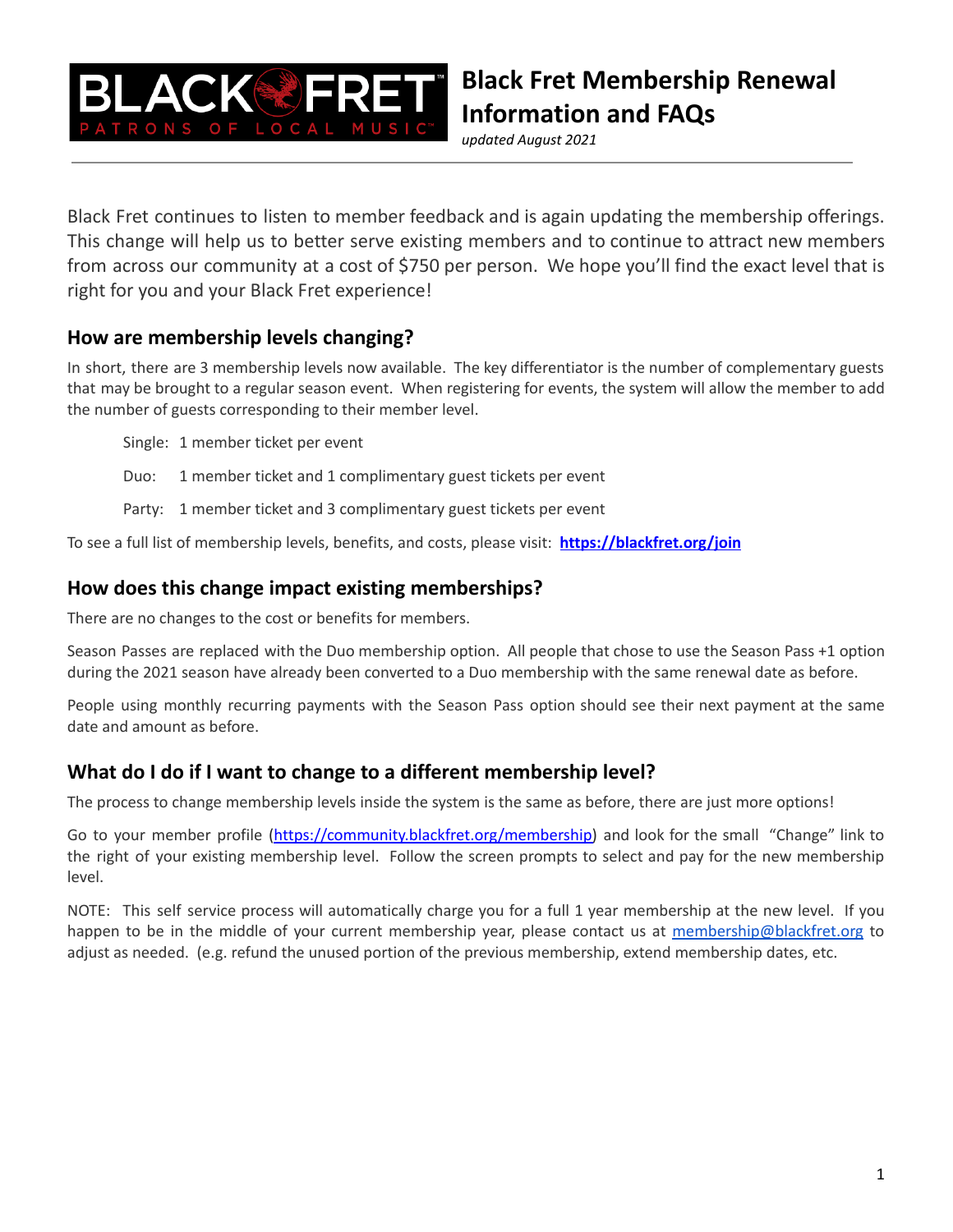

*updated August 2021*

### **How does this change impact the event registration process for Black Fret ticketed events?**

You will now see 3 member ticket options available for events (Single, Duo, and Party). The ticket option that corresponds to your member level can be used to Register. The other options will be greyed out and not available.



As part of the Event Registration for yourself (the member) you can add guests as permitted by your membership level. Members using the Single option, are given the opportunity to add one guest at the cost of \$50. NOTE: the specific cost and number of guests may be different for specific events.

| Dinner and a Show with Black Fret                                                                                                                               | Dinner and a Show with Black Fret                                                                                                                            |
|-----------------------------------------------------------------------------------------------------------------------------------------------------------------|--------------------------------------------------------------------------------------------------------------------------------------------------------------|
| Dinner and a Show with Black Fret<br>Event<br>September 02, 2021 7:00 PM - 10:00 PM<br>Location: Pershing<br><b>Registration type</b><br>Member Ticket - Single | Dinner and a Show with Black Fret<br>Event<br>September 02, 2021 7:00 PM - 10:00 PM<br>Location: Pershing<br><b>Registration type</b><br>Member Ticket - Duo |
| Enter registration information                                                                                                                                  | Enter registration information                                                                                                                               |
| First name                                                                                                                                                      | First name                                                                                                                                                   |
| Last name                                                                                                                                                       | Last name                                                                                                                                                    |
| Email<br>Please enter your email address. This is the primary means by which Black F                                                                            | Email<br>Please enter your email address. This is the primary means by which Black                                                                           |
| <b>GUESTS REGISTRATION</b>                                                                                                                                      | <b>GUESTS REGISTRATION</b>                                                                                                                                   |
| No guest registration entered                                                                                                                                   | No guest registration entered                                                                                                                                |
| ADD GUEST<br>\$50.00 (USD) each, you can invite up to 1 guests                                                                                                  | <b>ADD GUEST</b><br>You can invite up to 1 quests                                                                                                            |

The [Prospective](http://blackfret.org/newmember) Member Form may still be used if you wish to invite a friend or colleague that may be interested in coming to an event to learn more about Black Fret.

If you wish to purchase extra guest ticket(s), please contact [membership@blackfret.org](mailto:membership@blackfret.org) for assistance. We can set up a guest registration and invoice that can be paid online.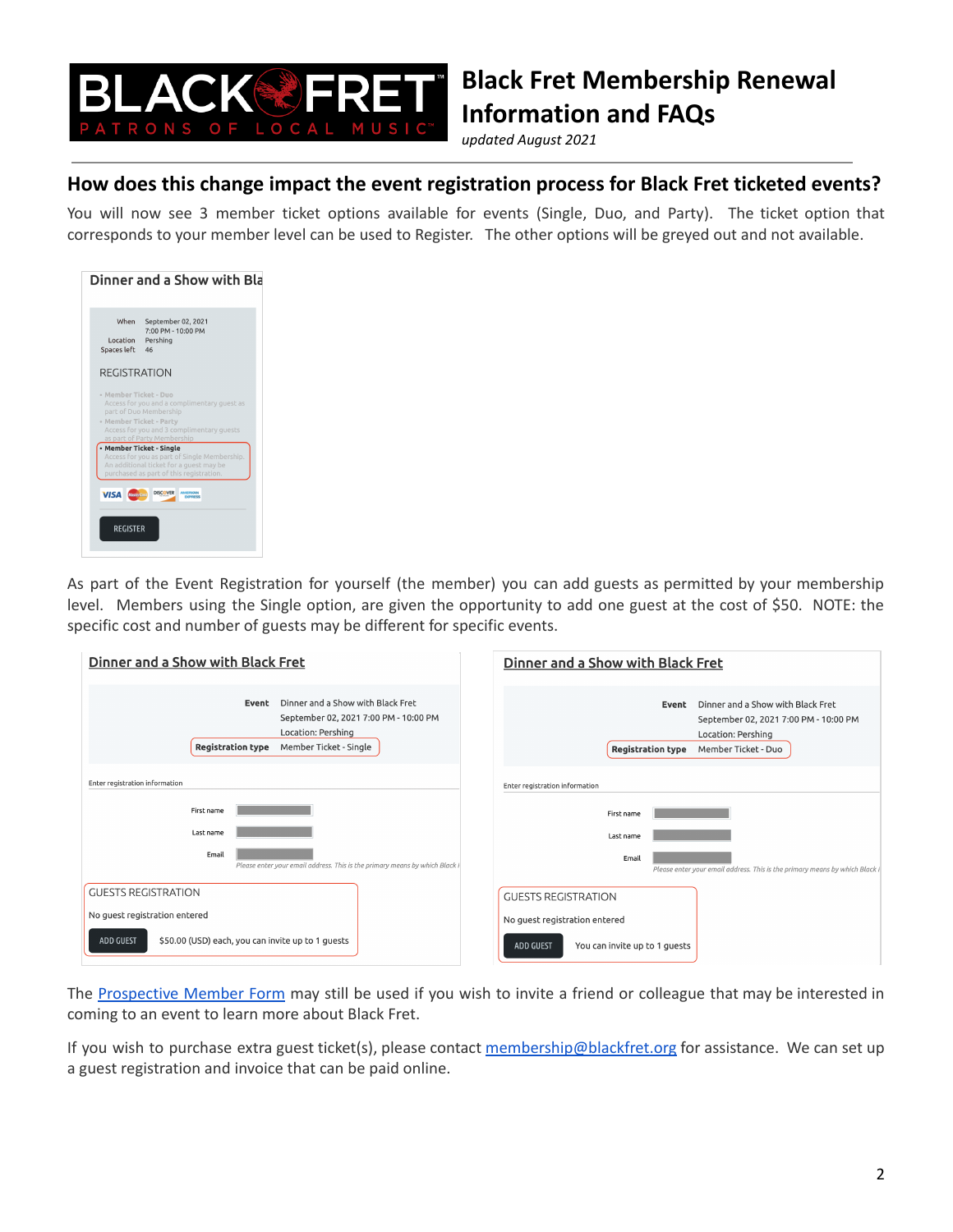

*updated August 2021*

## **Additional FAQs (frequently asked questions) that may expedite your joining/renewing experience:**

- Q: I am new to Black Fret or my spouse/partner was the named member and I now want to purchase my own *membership. How do I join?*
- A: Go to <https://blackfret.org/join> to create a new membership. Enter your information and make payment. You're done!
- Q: Before the 2021 season, my spouse/partner and I used a \$1500 "Duo" membership. For the 2021 season, we used *2 separate Single Memberships, but we want to go back to the Duo. How do we do that?*
- A: Contact [membership@blackfret.org](mailto:membership@blackfret.org) to assist with merging your memberships. Please designate which person will be the official "member" that will receive email updates, make event registrations, and cast votes. Each membership only gets 1 vote.
- Q: If I have a Duo or Party membership and am unable to attend an event, can I give my member ticket to a friend?

A: We ask that a primary member be present at each event. Please do not give all of your tickets to others if you can't make it. We want to ensure you can be present to introduce your guests to the Black Fret community and the listening policy.

- Q: If I keep my Single membership and my partner does not have a membership, is there still a way to bring guests to *events?*
- A: Yes! As always, you may fill out the [Prospective](http://blackfret.org/newmember) Member Form and we will send your guest tickets. Please do invite your live-music-loving friends and get them to join!
- *Q: If I purchase a Duo or Party membership, do I get more votes?*
- A: No, Black Fret's rules allow only one vote per membership.
- *Q: I'm a current member. How do I renew my membership at my existing membership level?*
- A: Visit your member profile ([https://community.blackfret.org/membership\)](https://community.blackfret.org/membership). Click the "Renew" button. Enter your information. Make payment. You're done!
- Q: Can I renew early to take advantage of charitable contributions for my taxes during the current year?
- A: Yes! Go to your membership profile and press the renew button and complete the normal renewal process. Your membership end date will be advanced by the appropriate period. You can only renew by 1 time period ahead. Please remember to check with your tax advisor to determine whether your charitable contributions are deductible in your situation. NOTE: Recurring monthly members cannot renew early.
- Q: Where do I get a receipt of my membership dues, including acknowledgement of my charitable contributions?